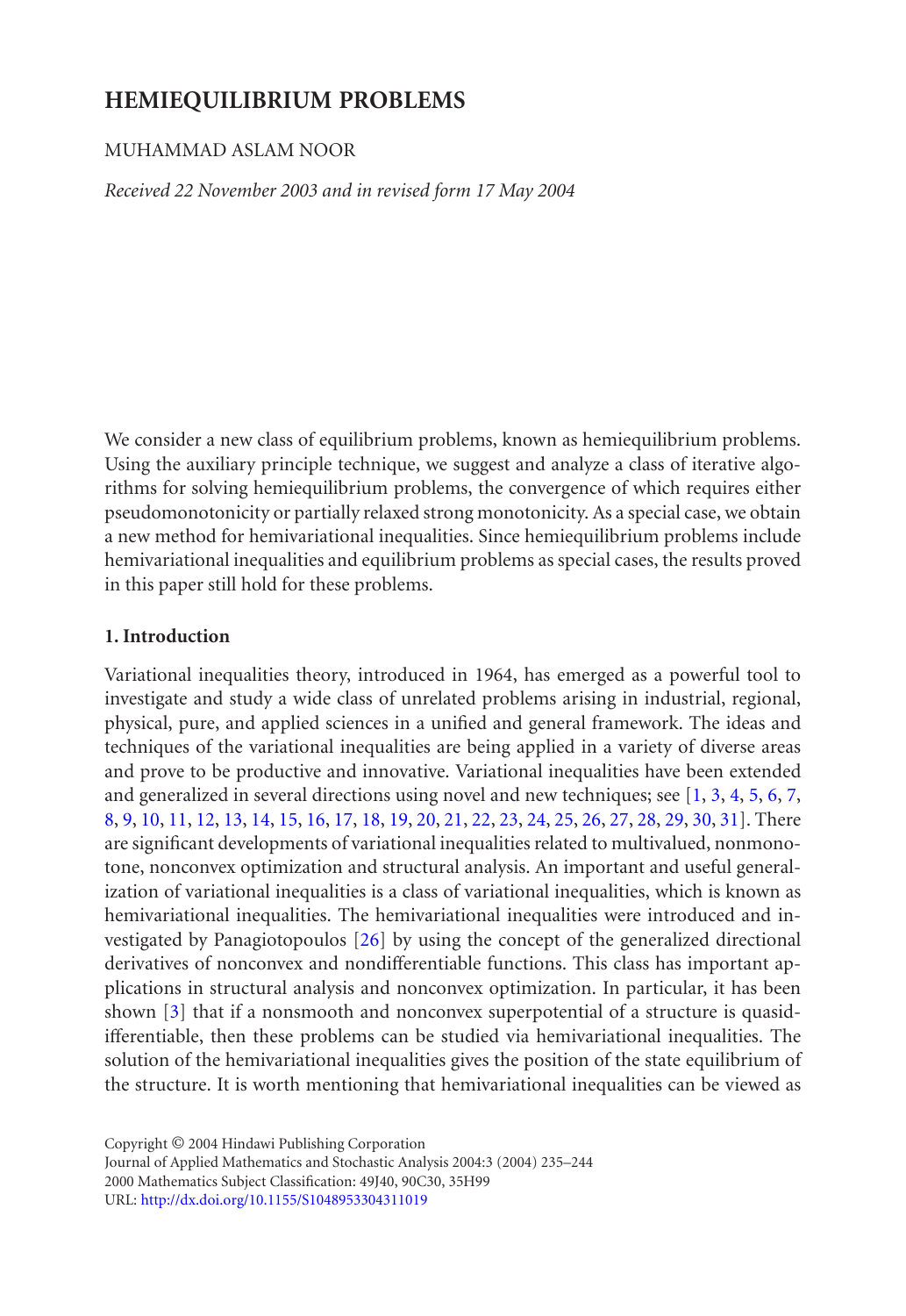a special case of mildly nonlinear variational inequalities, considered and introduced by Noor [\[17\]](#page-9-8). However, numerical techniques considered for solving mildly nonlinear variational inequalities cannot be extended to hemivariational inequalities due to the presence of nonlinear and nondifferentiable terms. For the applications and formulation of the hemivariational inequalities, see [\[3,](#page-8-1) [15,](#page-9-6) [26,](#page-9-17) [27\]](#page-9-18) and the references therein.

Equally important is the field of equilibrium problems. Equilibrium problems related to variational inequalities were introduced by Blum and Oettli [\[1\]](#page-8-0) and Noor and Oettli [\[25\]](#page-9-16). It has been shown that variational inequalities, fixed-point problems, Nash equilibrium problems, and saddle-point problems can be studied in the framework of equilibrium problems. For recent applications and numerical methods for solving equilibrium problems, see [\[1,](#page-8-0) [6,](#page-8-4) [7,](#page-8-5) [8,](#page-8-6) [13,](#page-9-4) [14,](#page-9-5) [16,](#page-9-7) [22,](#page-9-13) [23,](#page-9-14) [24,](#page-9-15) [25\]](#page-9-16) and the references therein.

Thus it is clear that hemivariational inequalities and equilibrium problems are different generalizations of variational inequalities. It is natural to consider the unification of these two generalized problems. Motivated and inspired by this fact, we consider here another class of equilibrium problems, which is called the *hemiequilibrium problems.* This class includes the hemivariational inequalities and equilibrium problems as special cases.

Variational inequalities and equilibrium problems have witnessed an explosive growth in theoretical advances and algorithmic developments and applications across almost all disciplines of engineering, pure, and applied sciences. As a result of interaction between different branches of mathematical and engineering sciences, we now have a variety of techniques to suggest and analyze various iterative algorithms for solving hemivariational inequalities and equilibrium problems. Analysis of these problems requires a blend of techniques and ideas from convex analysis, functional analysis, numerical analysis, and nonsmooth analysis. There are several methods for solving variational inequalities and equilibrium problems. Due to the nature of the hemiequilibrium problems, projection and resolvent methods cannot be applied for solving them. In recent years, the auxiliary principle technique is being used to suggest and analyze some iterative methods for solving variational inequalities and equilibrium problems. This technique is basically due to Lions and Stampacchia [\[11\]](#page-9-2) and was used by Noor [\[17\]](#page-9-8) to obtain the existence results for the mildly (strongly) nonlinear variational inequalities. However, Glowinski et al. [\[9\]](#page-9-0) used this technique to study the existence problem for mixed variational inequalities. The main idea involving this technique is to first consider an auxiliary problem and then to show that the solution of the auxiliary problem is the solution of the original problem by using the fixed-point approach. Noor [\[16,](#page-9-7) [21,](#page-9-12) [22,](#page-9-13) [23,](#page-9-14) [24\]](#page-9-15) has used this approach to suggest and analyze some iterative methods for solving various classes of variational inequalities and equilibrium problems. To the best of our knowledge, the auxiliary principle technique has not been applied for hemivariational inequalities and hemiequilibrium problems. In this paper, we show that this technique can be used to suggest some iterative schemes for hemiequilibrium problems. We also prove that the convergence of these methods requires either pseudomonotonicity or partially relaxed strong monotonicity. These are weaker conditions than monotonicity. As a special case, we obtain new iterative schemes for solving hemivariational inequalities. The comparison of these methods with other methods is a subject of future research.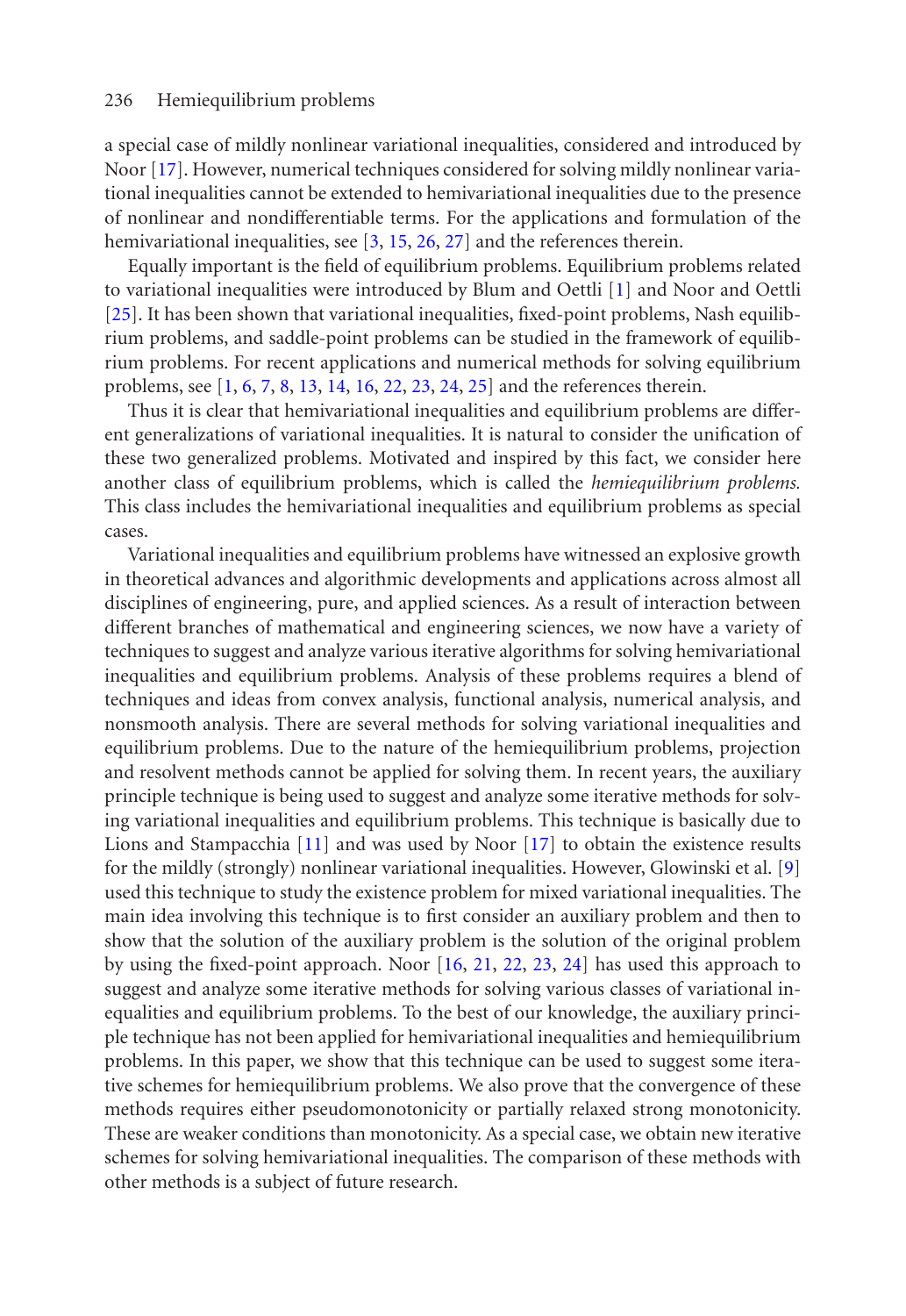### **2. Preliminaries**

Let *H* be a real Hilbert space whose inner product and norm are denoted by  $\langle \cdot, \cdot \rangle$  and  $\|\cdot\|$ , respectively. Let *K* be a nonempty closed convex set in *H*. Let  $f : H \to \mathbb{R}$  be a locally Lipschitz continuous function. Let  $\Omega$  be an open bounded subset of  $\mathbb{R}^n$ .

First of all, we recall the following concepts and results from nonsmooth analysis; see Clarke [\[2\]](#page-8-7).

*Definition 2.1.* Let *f* be locally Lipschitz continuous at a given point  $x \in H$  and let *v* be any other vector in *H*. Clarke's generalized directional derivative of *f* at *x* in the direction  $\nu$ , denoted by  $f^0(x,\nu)$ , is defined as

$$
f^{0}(x; \nu) = \lim_{t \to 0^{+}} \sup_{h \to 0} \frac{f(x + h + tv) - f(x + h)}{t}.
$$
 (2.1)

The generalized gradient of *f* at *x*, denoted by *∂ f* (*x*), is defined to be a subdifferential of the function  $f^0(x; v)$  at 0, that is,

$$
\partial f(x) = \{ w \in H : \langle w, v \rangle \le f^0(x; v), \ \forall v \in H \}. \tag{2.2}
$$

<span id="page-2-1"></span>LEMMA 2.2. Let f be locally Lipschitz continuous at a given point  $x \in H$  with a constant L. *Then*

- $(i)$   $\partial f(x)$  *is a noneempty compact subset of H and*  $\|\xi\|$  ≤ *L for each*  $\xi$  ∈  $\partial f(x)$ *;*
- (ii) *for every*  $v \in H$ *,*  $f^0(x; v) = \max\{\langle \xi, c \rangle : \xi \in \partial f(x)\};$
- (iii) *the function*  $v \to f^0(x; v)$  *is finite, positively homogeneous, subadditive, convex, and continuous;*
- $(iv) f^{0}(x; -v) = (-f)^{0}(x, v);$
- (v)  $f^0(x; v)$  *is upper semicontinuous as a function of*  $(x; v)$ ;
- (vi) *for all*  $x \in H$ *, there exists a constant*  $\alpha > 0$  *such that*

<span id="page-2-0"></span>
$$
|f^{0}(x,v)| \le \alpha ||v||, \quad \forall v \in H.
$$
 (2.3)

If *f* is convex on *K* and locally Lipschitz continuous at  $x \in K$ , then  $\partial f(x)$  coincides with the subdifferential  $f'(x)$  of  $f$  at  $x$  in the sense of convex analysis, and  $f^{0}(x; v)$  coincides with the directional derivative  $f'(x; v)$  for each  $v \in H$ .

For a given nonlinear function  $F(\cdot, \cdot): K \times K \to \mathbb{R}$ , consider the problem of finding  $u \in K$  such that

$$
F(u,v) + \int_{\Omega} f^{0}(x,u;v-u)d\Omega \ge 0, \quad \forall v \in K.
$$
 (2.4)

Here,  $f^0(x, u; v - u) := f^0(x, u(x); v(x) - u(x))$  denotes the generalized directional derivative of the function  $f(x, \cdot)$  at  $u(x)$  in the direction  $v(x) - u(x)$ . Problems of type [\(2.4\)](#page-2-0) are called the *hemiequilibrium problems.*

If  $F(u, v) = \langle Tu, v - u \rangle$ , then problem [\(2.4\)](#page-2-0) is equivalent to finding  $u \in K$  such that

<span id="page-2-2"></span>
$$
\langle Tu, v - u \rangle + \int_{\Omega} f^{0}(x, u; v - u) d\Omega \ge 0, \quad \forall v \in K,
$$
\n(2.5)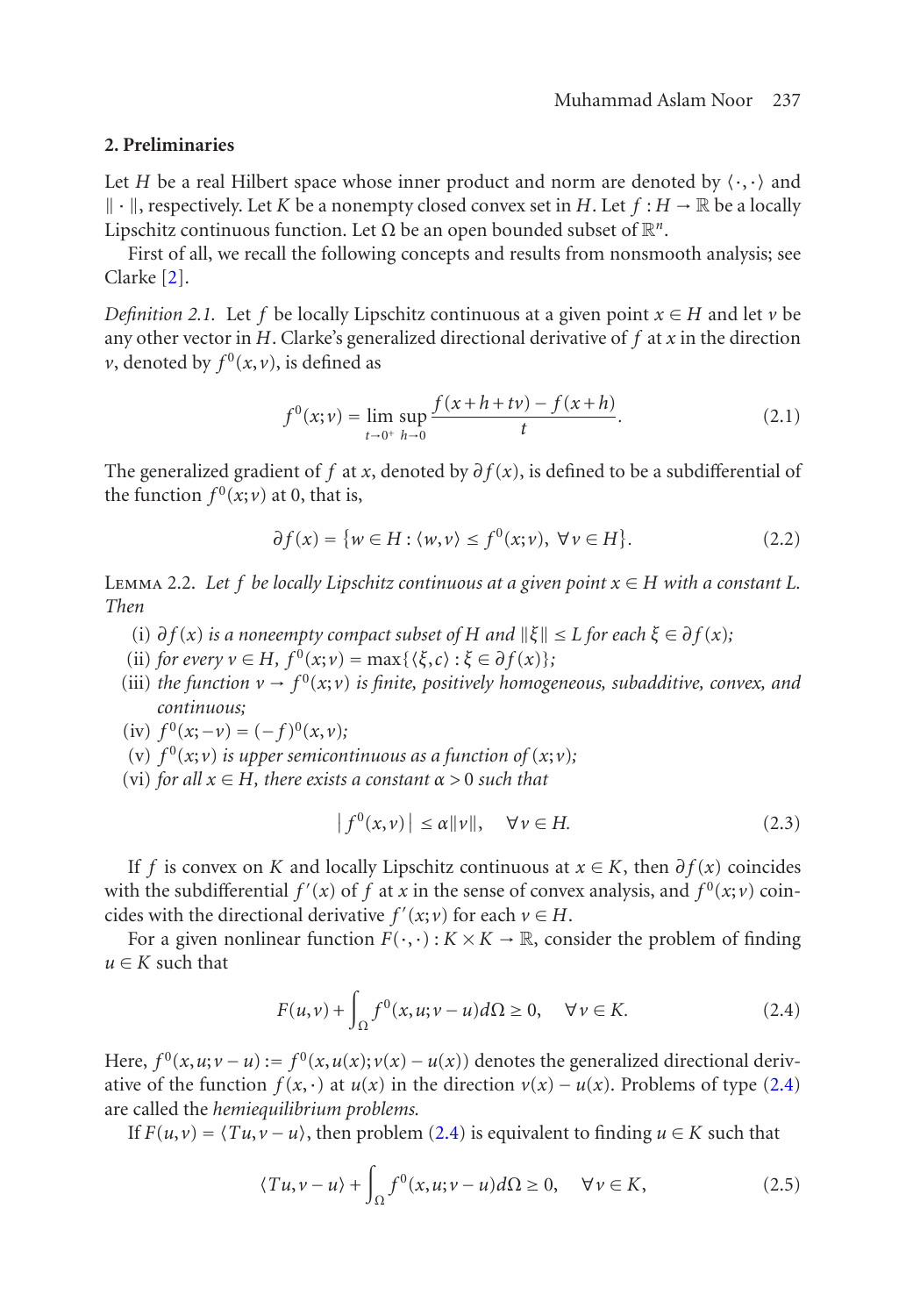which are known as the hemivariational inequalities introduced and studied by Panagiotopoulos [\[26\]](#page-9-17) in order to formulate variational principles connected to energy functions which are neither convex nor smooth. It has been shown that the technique of hemivariational inequalities is very efficient to describe the behavior of complex structure arising in engineering and industrial sciences; see [\[3,](#page-8-1) [15,](#page-9-6) [26,](#page-9-17) [27\]](#page-9-18) and the references therein.

If  $f = 0$ , then problem [\(2.4\)](#page-2-0) is equivalent to finding  $u \in K$  such that

<span id="page-3-0"></span>
$$
F(u, v) \ge 0, \quad \forall v \in K. \tag{2.6}
$$

Problem [\(2.6\)](#page-3-0) is called the equilibrium problem, which is due to Blum and Oettli [\[1\]](#page-8-0) and Noor and Oettli [\[25\]](#page-9-16). For recent applications and numerical methods for solving equilibrium problems, see [\[1,](#page-8-0) [6,](#page-8-4) [13,](#page-9-4) [16,](#page-9-7) [22,](#page-9-13) [23,](#page-9-14) [24\]](#page-9-15).

*Definition 2.3.* The function  $F(\cdot, \cdot): K \times K \to H$  is said to be

(a) *monotone* if

$$
F(u, v) + F(v, u) \le 0, \quad \forall u, v \in K;
$$
\n
$$
(2.7)
$$

(b) *pseudomonotone* with respect to  $\int_{\Omega} f^{0}(x, u; v - u) d\Omega$  if

$$
F(u,v) + \int_{\Omega} f^{0}(x, u; v - u) d\Omega \ge 0
$$
  
\n
$$
\implies -F(v, u) + \int_{\Omega} f^{0}(x, u; v - u) d\Omega \ge 0, \quad \forall u, v \in K;
$$
\n(2.8)

(c) *partially relaxed strongly monotone* if there exists a constant *γ >* 0 such that

$$
F(u, v) + F(v, z) \le y \|u - z\|^2, \quad \forall u, v, z \in K; \tag{2.9}
$$

(d) *hemicontinuous* if the mapping  $t \in [0,1]$  implies that  $F(u+t(v-u),v)$  is continuous for all  $u, v \in K$ .

Note that for  $z = u$ , partially relaxed strong monotonicity reduces to monotonicity. This shows that partially relaxed strong monotonicity implies monotonicity, but the converse is not true.

*Definition 2.4.* The function  $\int_{\Omega} f^{0}(x, u; v - u) d\Omega$  is said to be partially relaxed strongly monotone if there exists a constant *α >* 0 such that

$$
\int_{\Omega} f^{0}(x, u; \nu - u) d\Omega + \int_{\Omega} f^{0}(x, z; u - \nu) d\Omega \le \alpha ||z - \nu||^{2}, \quad \forall u, v, z \in H. \tag{2.10}
$$

<span id="page-3-2"></span>Note that for  $z = v$ , partially relaxed strong monotonicity reduces to monotonicity.

LEMMA 2.5. Let the function  $F(\cdot, \cdot)$  be hemicontinuous, pseudomonotone with respect to  $\int_{\Omega} f^{0}(x, u; v - u) d\Omega$ , and convex in the second argument. Then problem [\(2.4\)](#page-2-0) *is equivalent to finding u* ∈ *K such that*

<span id="page-3-1"></span>
$$
-F(\nu, u) + \int_{\Omega} f^{0}(x, u; \nu - u) d\Omega \ge 0, \quad \forall \nu \in K.
$$
 (2.11)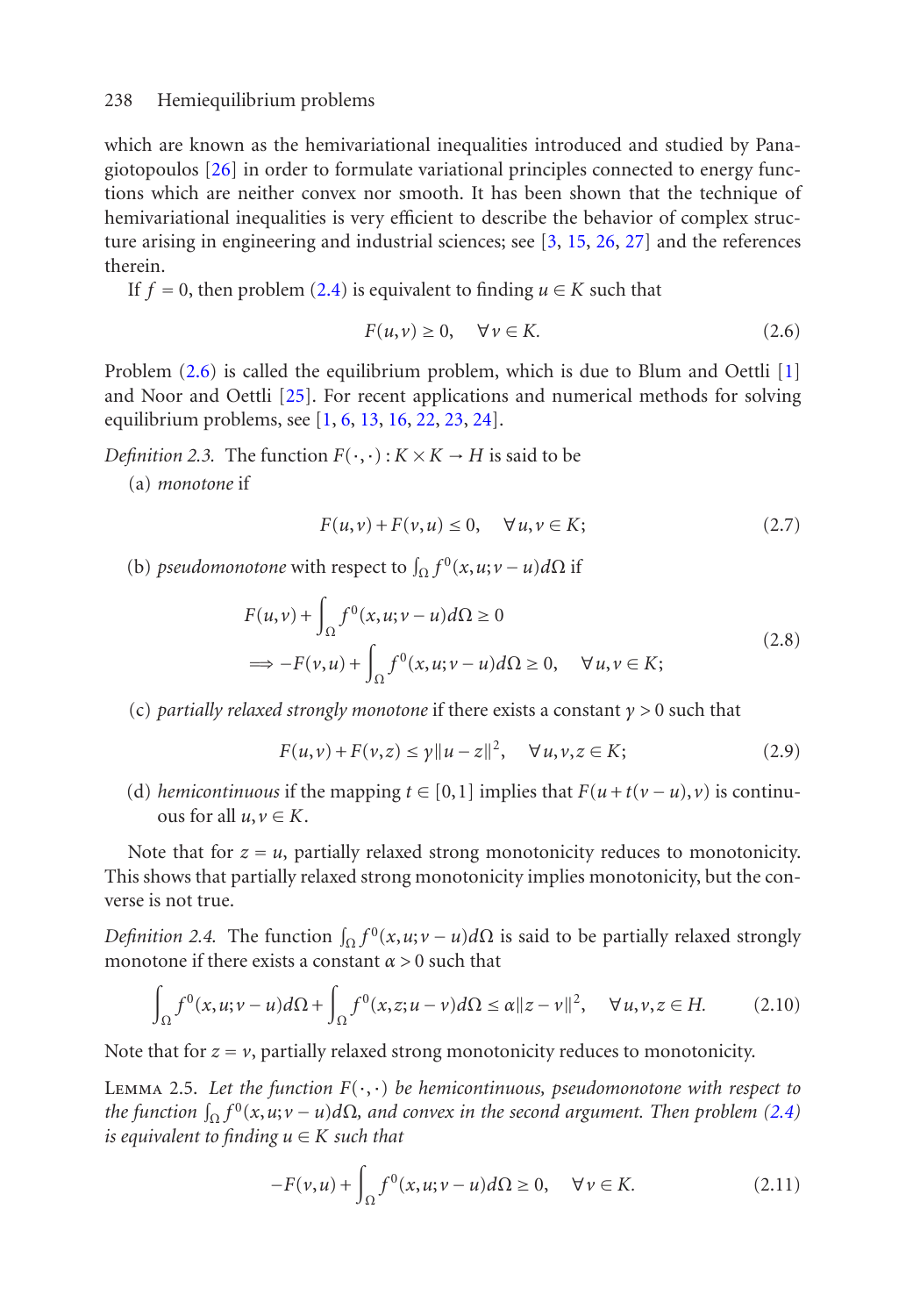*Proof.* Let  $u \in K$  be a solution of [\(2.4\)](#page-2-0). Then

$$
F(u,v) + \int_{\Omega} f^{0}(x,u;v-u)d\Omega \ge 0, \quad \forall v \in K,
$$
\n(2.12)

which implies that

$$
F(v, u) \le \int_{\Omega} f^{0}(x, u; v - u) d\Omega, \quad \forall v \in K,
$$
\n(2.13)

since  $F(\cdot, \cdot)$  is pseudomonotone with respect to  $\int_{\Omega} f^{0}(x, u; v - u) d\Omega$ .

For  $u, v \in K$ ,  $t \in [0,1]$ ,  $v_t = u + t(v - u) \in K$ , since *K* is a convex set. Taking  $v = v_t$  in  $(2.11)$ , we have

<span id="page-4-1"></span><span id="page-4-0"></span>
$$
F(v_t, u) \le t \left\{ \int_{\Omega} f^0(x, u; v - u) d\Omega \right\}.
$$
 (2.14)

Now, using  $(2.14)$ , we have

$$
0 \le F(\nu_t, \nu_t)
$$
  
\n
$$
\le tF(\nu_t, \nu) + (1 - t)F(\nu_t, u)
$$
  
\n
$$
\le tF(\nu_t, \nu) + t(1 - t)\left\{\int_{\Omega} f^0(x, u; \nu - u)d\Omega\right\}.
$$
\n(2.15)

Dividing inequality [\(2.15\)](#page-4-1) by *t* and taking the limit as  $t \to 0$ , since  $F(\cdot, \cdot)$  is hemicontinuous, we have  $F(u, v) + \int_{\Omega} f^{0}(x, u; v - u) d\Omega \ge 0$  for all  $v \in K$ , the required result  $(2.4).$  $(2.4).$ 

*Remark 2.6.* From [Lemma 2.5,](#page-3-2) we see that problems [\(2.4\)](#page-2-0) and [\(2.11\)](#page-3-1) are equivalent. Problem [\(2.11\)](#page-3-1) is called the *dual hemiequilibrium problem*. One can easily show that the solution set of problem [\(2.11\)](#page-3-1) is a closed convex set. [Lemma 2.2](#page-2-1) can be viewed as a natural generalization of Minty's result.

*Definition 2.7.* A function  $f : K \to H$  is said to be strongly convex if there exists a constant  $\beta$  > 0 such that

$$
f(u+t(v-u)) \le (1-t)f(u)+tf(v)-t(1-t)\beta||v-u||^2, \quad \forall u, v \in K, t \in [0,1].
$$
\n(2.16)

If the strongly convex function is differentiable, then

$$
f(v) - f(u) \ge \langle f'(u), v - u \rangle + \beta \|v - u\|^2, \quad \forall u, v \in K,
$$
 (2.17)

and conversely.

### **3. Main results**

In this section, we suggest and analyze some iterative methods for hemiequilibrium problems [\(2.4\)](#page-2-0) using the auxiliary principle technique of Glowinski et al. [\[9\]](#page-9-0) as developed by Noor [\[16,](#page-9-7) [21,](#page-9-12) [22,](#page-9-13) [23,](#page-9-14) [24\]](#page-9-15).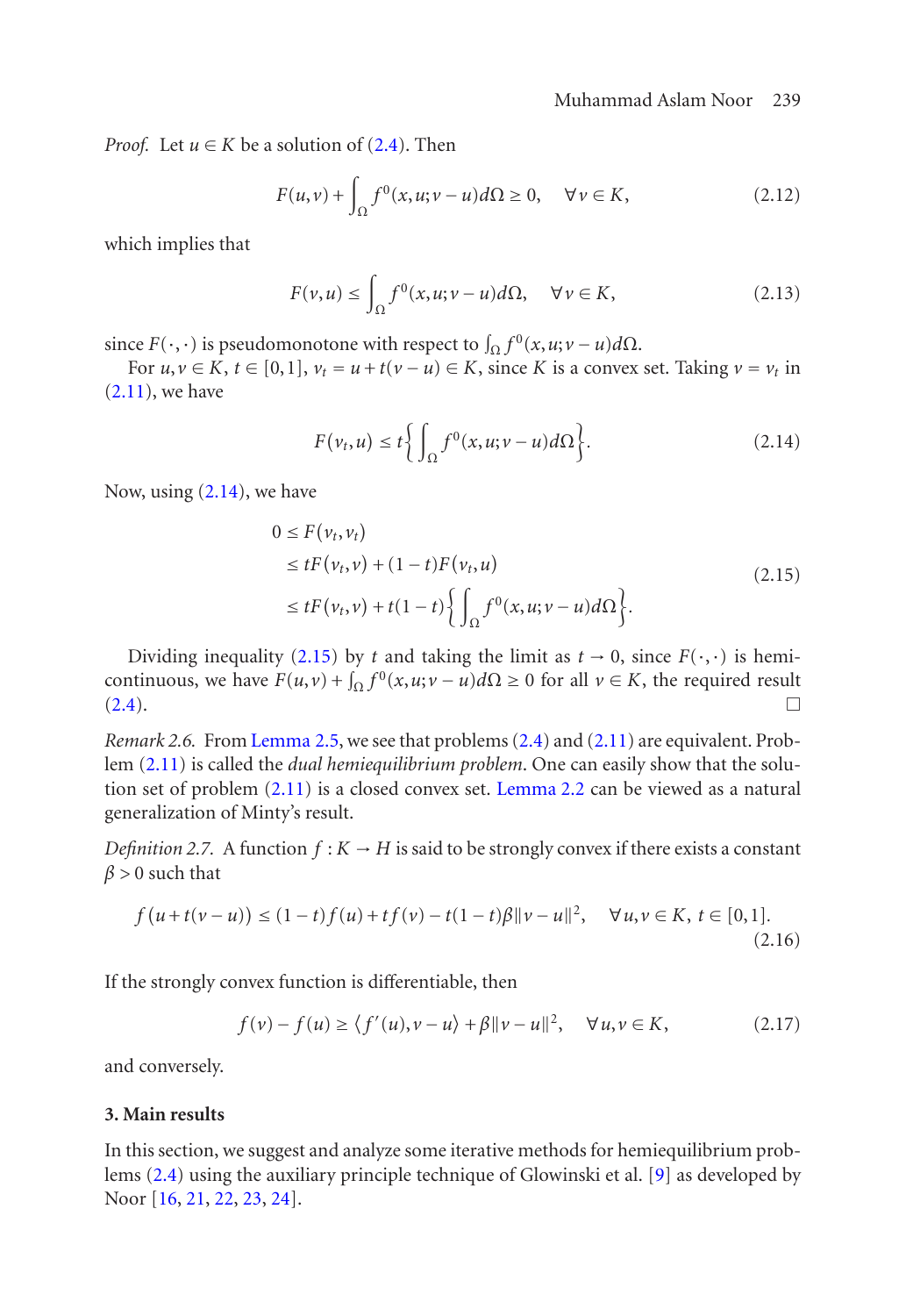For a given  $u \in K$ , consider the auxiliary problem of finding a unique  $w \in K$  such that

<span id="page-5-0"></span>
$$
\rho F(w,v) + \langle E'(w) - E'(u), v - w \rangle + \rho \int_{\Omega} f^0(x, u; v - w) d\Omega \ge 0, \quad \forall v \in K,
$$
 (3.1)

where  $\rho > 0$  is a constant and  $E'(u)$  is the differential of a strongly convex function  $E(u)$  at  $u \in K$ . Since  $E(u)$  is a strongly convex function, problem [\(3.1\)](#page-5-0) has a unique solution. We note that if  $w = u$ , then clearly w is a solution of the hemiequilibrium problem [\(2.4\)](#page-2-0). This observation enables us to suggest and analyze the following iterative method for solving  $(2.4).$  $(2.4).$ 

<span id="page-5-1"></span>*Algorithm 3.1.* For a given  $u_0 \in H$ , compute the approximate solution  $u_{n+1}$  by the iterative scheme

<span id="page-5-4"></span>
$$
\rho F(u_{n+1}, v) + \langle E'(u_{n+1}) - E'(u_n), v - u_{n+1} \rangle + \rho \int_{\Omega} f^0(x, u_n; v - u_{n+1}) d\Omega \ge 0, \quad \forall v \in K,
$$
\n(3.2)

where  $\rho > 0$  is a constant.

[Algorithm 3.1](#page-5-1) is called the proximal method for solving the hemiequilibrium problem [\(2.4\)](#page-2-0). In passing, we remark that the proximal point method was suggested by Martinet [\[12\]](#page-9-3) in the context of convex programming problems as a regularization technique. For the recent developments and applications of the proximal point algorithms, see [\[4,](#page-8-2) [5,](#page-8-3) [24,](#page-9-15) [29\]](#page-9-20).

If  $F(u, v) = \langle Tu, v - u \rangle$ , then [Algorithm 3.1](#page-5-1) reduces to the following.

<span id="page-5-2"></span>*Algorithm 3.2.* For a given  $u_0 \in H$ , calculate the approximate solution  $u_{n+1}$  by the iterative scheme

$$
\langle \rho T u_{n+1} + E'(u_{n+1}) - E'(u_n), \nu - u_{n+1} \rangle + \rho \int_{\Omega} f^0(x, u_n; \nu - u_{n+1}) d\Omega \ge 0, \quad \forall \nu \in K.
$$
\n(3.3)

[Algorithm 3.2](#page-5-2) is called the proximal point method for solving hemivariational inequalities [\(2.5\)](#page-2-2) and appears to be a new one.

If  $f(x, u) = 0$ , then [Algorithm 3.1](#page-5-1) collapses to the following.

<span id="page-5-3"></span>*Algorithm 3.3.* For a given  $u_0 \in H$ , compute the approximate solution  $u_{n+1}$  by the iterative scheme

$$
\rho F(u_n, v) + \langle E'(u_{n+1}) - E'(u_n), v - u_{n+1} \rangle \ge 0, \quad \forall v \in K.
$$
 (3.4)

[Algorithm 3.3](#page-5-3) is due to Noor [\[16,](#page-9-7) [23,](#page-9-14) [24\]](#page-9-15), for solving the equilibrium problems [\(2.6\)](#page-3-0).

In brief, for a suitable and appropriate choice of the operators and the spaces, one can obtain a number of known and new algorithms for solving variational-like inequalities and related problems.

<span id="page-5-5"></span>THEOREM 3.4. Let  $F(\cdot, \cdot)$  be pseudomonotone with respect to  $\int_{\Omega} f^{0}(x, u; v - u) d\Omega$ . Let <sup>Ω</sup> *f* 0(·;·)*d*Ω *be partially relaxed strongly monotone with constant α >* 0 *and let E be a*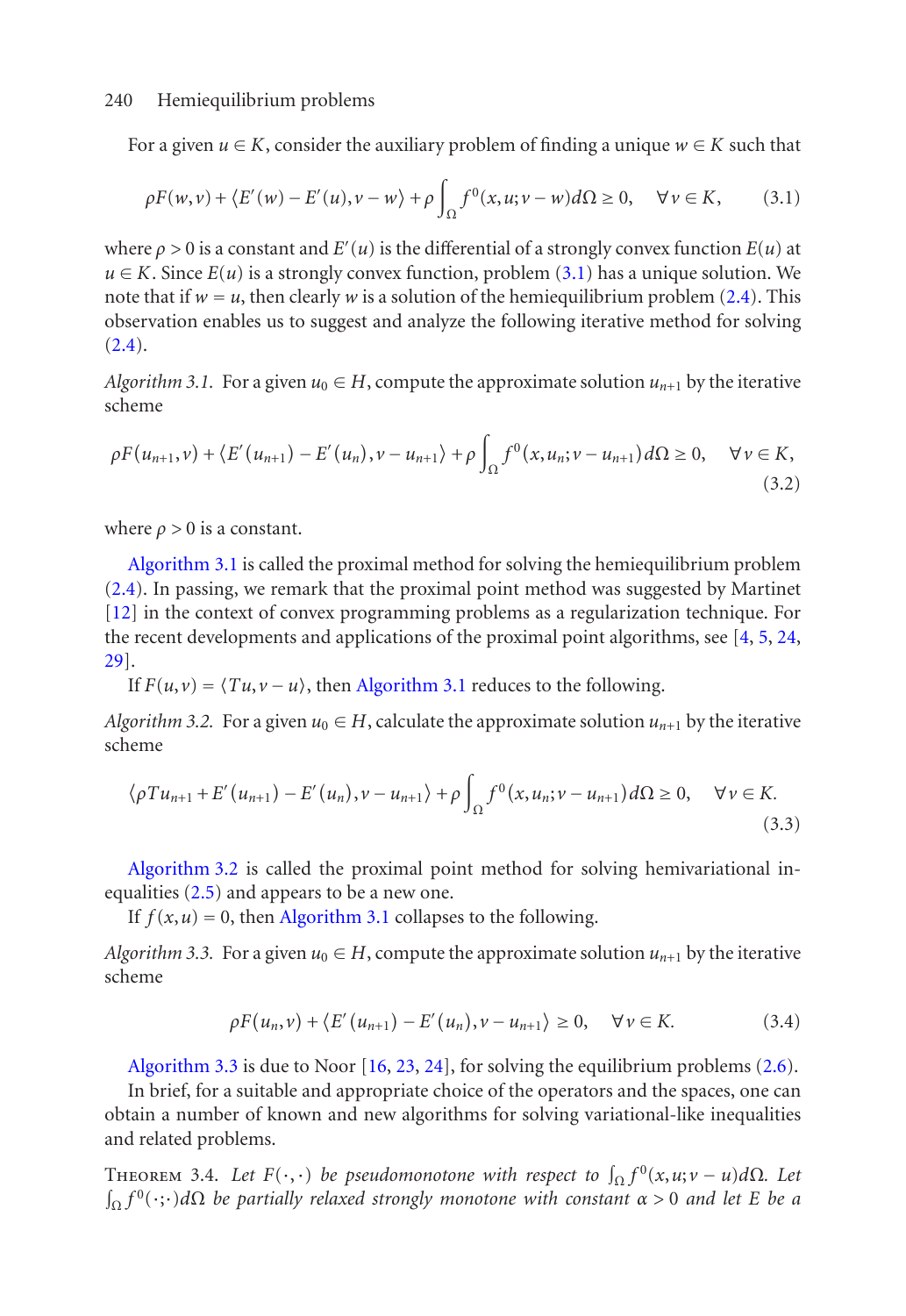differentiable strongly convex function with module  $\beta > 0$ . If  $0 < \rho < \beta/\alpha$ , then the approximate solution  $u_{n+1}$  obtained from Algorithm 3.1 converges to the exact solution  $u \in K$  satisfying  $(2.4)$ .

*Proof.* Let  $u \in K$  be a solution of (2.4). Then  $F(u, v) + \int_{\Omega} f^{0}(x, u; v - u) d\Omega \ge 0$ , for all  $v \in K$ , implies that

<span id="page-6-1"></span><span id="page-6-0"></span>
$$
-F(\nu, u) + \int_{\Omega} f^0(x, u; \nu - u) d\Omega \ge 0, \quad \forall \nu \in K,
$$
\n(3.5)

since  $F(\cdot, \cdot)$  is pseudomonotone with respect to  $\int_{\Omega} f^{0}(x, u; v - u) d\Omega$ .

Taking  $v = u$  in (3.2) and  $v = u_{n+1}$  in (3.5), we have

$$
\rho F(u_{n+1}, u) + \langle E'(u_{n+1}) - E'(u_n), u - u_{n+1} \rangle \ge -\rho \int_{\Omega} f^0(x, u_n; u - u_{n+1}) d\Omega,
$$
  

$$
-F(u_{n+1}, u) + \int_{\Omega} f^0(x, u; u_{n+1} - u) d\Omega \ge 0.
$$
 (3.6)

We now consider the function

<span id="page-6-2"></span>
$$
B(u, w) = E(u) - E(w) - \langle E'(w), u - w \rangle
$$
  
\n
$$
\ge \beta ||u - w||^2 \quad \text{(using strong convexity of } E).
$$
\n(3.7)

Now, combining  $(3.6)$  and  $(3.7)$ , we have

$$
B(u, u_n) - B(u, u_{n+1}) = E(u_{n+1}) - E(u_n) - \langle E'(u_{n+1}), u_{n+1} - u_n \rangle
$$
  
+  $\langle E'(u_{n+1}) - E'(u_n), u - u_{n+1} \rangle$   
 $\geq \beta ||u_{n+1} - u_n||^2 + \langle E'(u_{n+1}) - E'(u_n), u - u_{n+1} \rangle$   
 $\geq \beta ||u_{n+1} - u_n||^2 - \rho F(u_{n+1}, u) - \rho \int_{\Omega} f^0(x, u_n; u - u_{n+1}) d\Omega$   
 $\geq \beta ||u_{n+1} - u_n||^2 - \rho \int_{\Omega} f^0(x, u; u_{n+1} - u) d\Omega$   
 $-\rho \int_{\Omega} f^0(x, u_n; u - u_{n+1}) d\Omega$   
 $\geq \beta ||u_{n+1} - u_n||^2 - \rho \alpha ||u_{n+1} - u_n||^2,$  (3.8)

where we have used the fact that  $\int_{\Omega} f^{0}(x, u; v - u) d\Omega$  is partially relaxed strongly monotone with constant  $\alpha > 0$ . If  $u_{n+1} = u_n$ , then clearly  $u_n$  is a solution of the hemiequilibrium problem (2.4). Otherwise, for  $0 < \rho < \beta/\alpha$ , it follows that  $B(u, u_n) - B(u, u_{n+1})$  is nonnegative, and we must have

$$
\lim_{n \to \infty} ||u_{n+1} - u_n|| = 0. \tag{3.9}
$$

Now, using the technique of Zhu and Marcotte  $[31]$ , it can be shown that the entire sequence  $\{u_n\}$  converges to the cluster point u satisfying the hemiequilibrium problem  $(2.4).$  $\Box$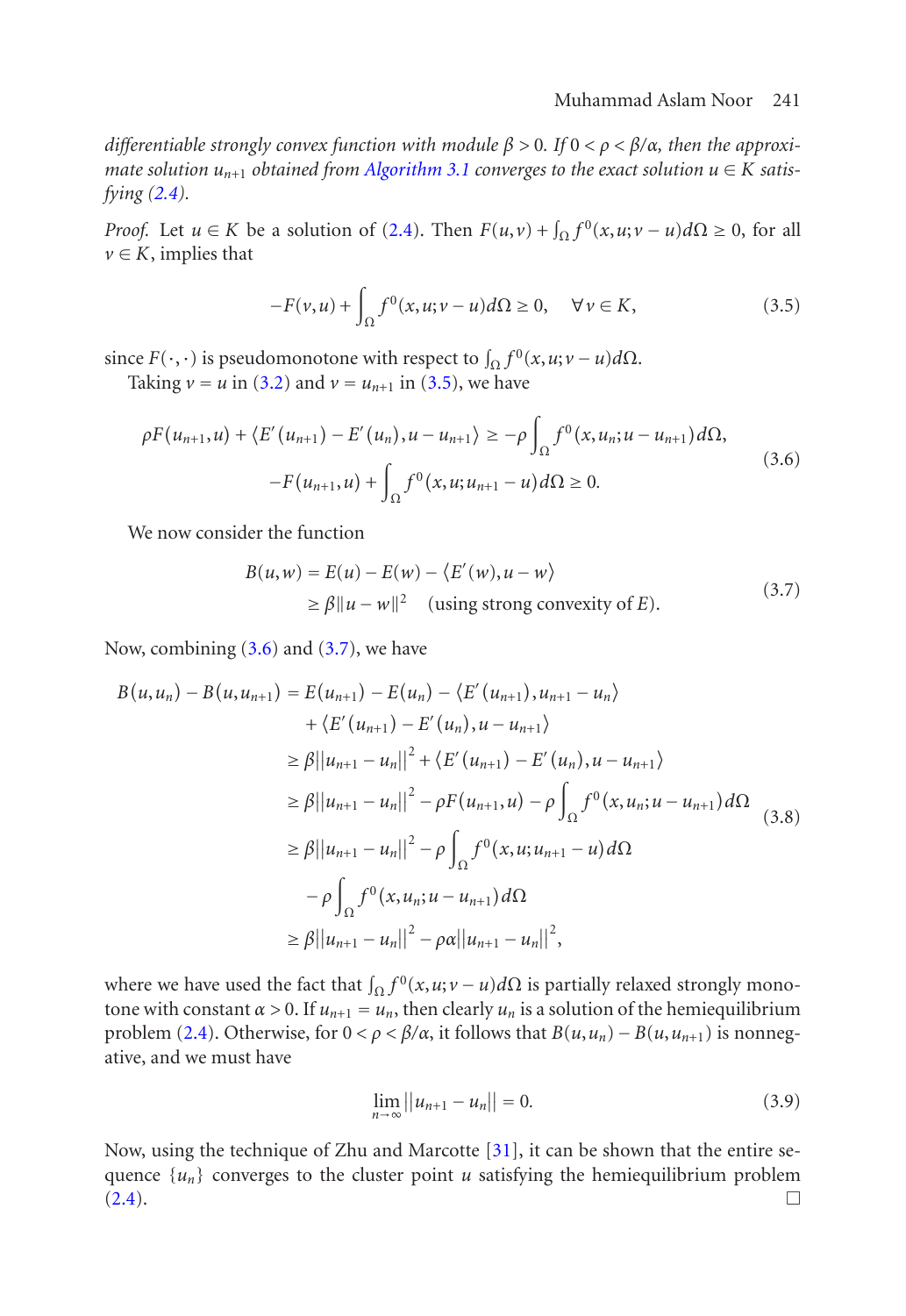It is well known that to implement the proximal point methods, one has to find the approximate solution implicitly, which is itself a difficult problem. To overcome this drawback, we now consider another method for solving [\(2.4\)](#page-2-0) using the auxiliary principle technique.

For a given  $u \in K$ , find a unique  $w \in K$  such that

<span id="page-7-0"></span>
$$
\rho F(u,v) + \langle E'(w) - E'(u), v - w \rangle + \rho \int_{\Omega} f^0(x, u; v - w) d\Omega, \quad \forall v \in K,
$$
 (3.10)

where  $E'(u)$  is the differential of a strongly convex function  $E(u)$  at  $u \in K$ . Problem [\(3.10\)](#page-7-0) has a unique solution, since *E* is a strongly convex function. Note that problems [\(3.1\)](#page-5-0) and [\(3.10\)](#page-7-0) are quite different. It is clear that for  $w = u$ , w is a solution of [\(2.4\)](#page-2-0). This fact allows us to suggest and analyze another iterative method for solving the hemiequilibrium problem [\(2.4\)](#page-2-0).

<span id="page-7-1"></span>*Algorithm 3.5.* For a given  $u_0 \in H$ , compute the approximate solution  $u_{n+1}$  by the iterative scheme

<span id="page-7-3"></span>
$$
\rho F(u_n, v) + \langle E'(u_{n+1}) - E'(u_n), v - u_{n+1} \rangle \ge -\rho \int_{\Omega} (x, u_n, v - u_{n+1}) d\Omega, \quad \forall v \in K.
$$
\n(3.11)

Note that for  $F(u, v) = \langle Tu, v - u \rangle$ , [Algorithm 3.5](#page-7-1) reduces to the following.

<span id="page-7-2"></span>*Algorithm 3.6.* For a given  $u_0 \in H$ , compute the approximate solution  $u_{n+1}$  by the iterative scheme

$$
\langle \rho T u_n + E'(u_{n+1}) - E'(u_n), v - u_{n+1} \rangle \ge -\rho \int_{\Omega} (x, u_n, v - u_{n+1}) d\Omega, \quad \forall v \in K. \quad (3.12)
$$

[Algorithm 3.6](#page-7-2) is for solving the hemivariational inequalities [\(2.5\)](#page-2-2) and appears to be a new one. Similarly, for a suitable and appropriate choice of the operators and the spaces, one can obtain various known and new algorithms for solving equilibrium problems and variational inequalities.

We now consider the convergence analysis of [Algorithm 3.5](#page-7-1) essentially using the technique of [Theorem 3.4.](#page-5-5) For the sake of completeness and to convey an idea of the technique, we sketch the main points.

THEOREM 3.7. Let  $F(\cdot, \cdot)$  and  $\int_{\Omega} f^{0}(x, u; v - u) d\Omega$  be partially relaxed strongly monotone *with constants γ >* 0 *and α >* 0*, respectively. If E is a strongly convex function with modulus β >* 0 *and* 0 *< ρ < β/*(*α*+*γ*)*, then the approximate solution un*+1 *obtained from [Algorithm 3.5](#page-7-1) converges to a solution of [\(2.4\)](#page-2-0).*

*Proof.* Let  $u \in K$  be a solution of [\(2.4\)](#page-2-0). Setting  $v = u_{n+1}$  in (2.4) and  $v = u$  in [\(3.11\)](#page-7-3), we have

<span id="page-7-4"></span>
$$
F(u, u_{n+1}) + \int_{\Omega} f^{0}(x, u; u_{n+1} - u) d\Omega \ge 0,
$$
  
\n
$$
\rho F(u_n, u) + \langle E'(u_{n+1}) - E'(u_n), u - u_{n+1} \rangle \ge -\rho \int_{\Omega} f^{0}(x, u_n; u - u_{n+1}) d\Omega.
$$
\n(3.13)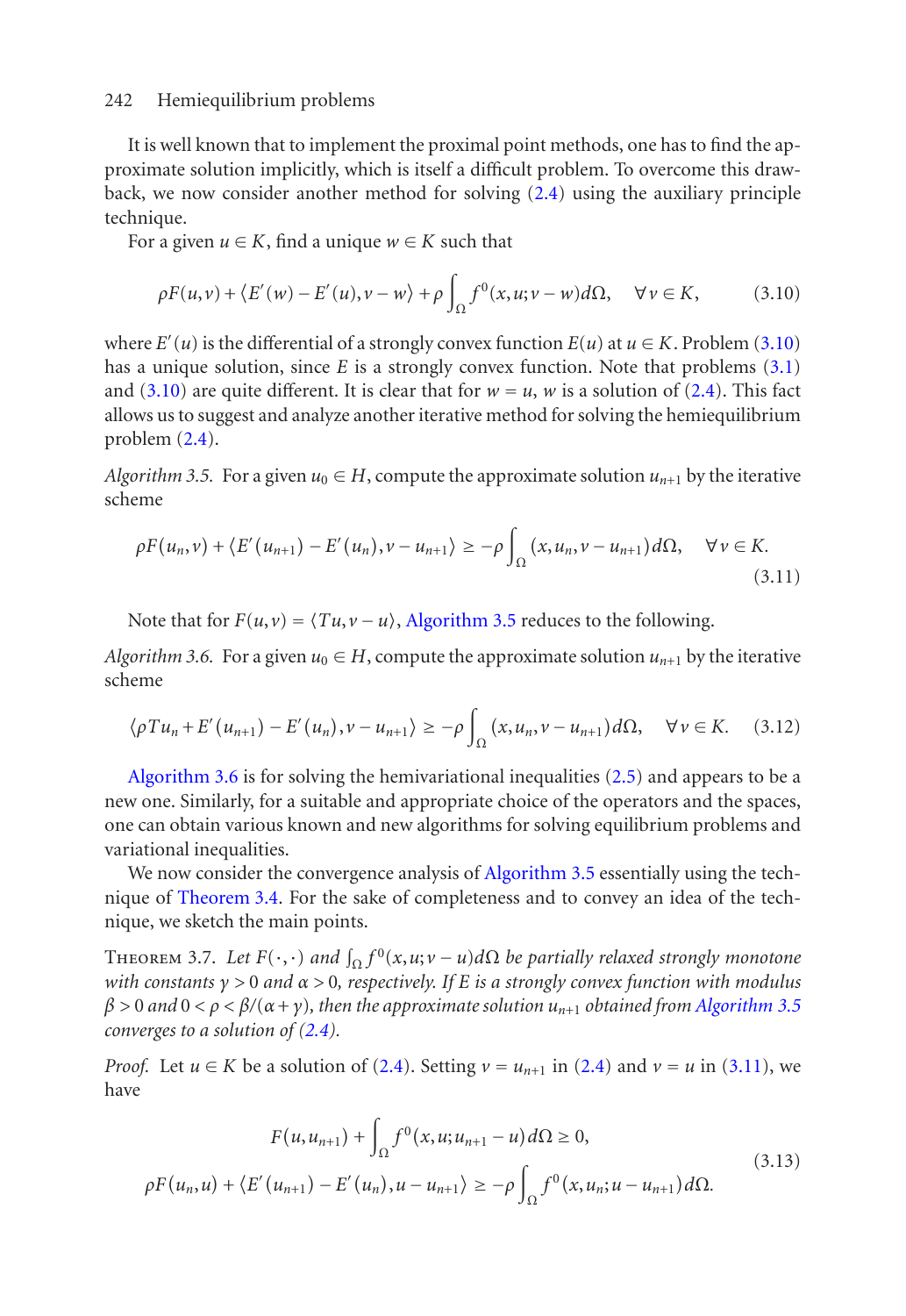As in Theorem 3.4 and from  $(3.13)$ , we have

$$
B(u, u_n) - B(u, u_{n+1}) = E(u_{n+1}) - E(u_n) - \langle E'(u_{n+1}), u_{n+1} - u_n \rangle
$$
  
+  $\langle E'(u_{n+1}) - E'(u_n), u - u_{n+1} \rangle$   
 $\geq \beta ||u_{n+1} - u_n||^2 + \langle E'(u_{n+1}) - E'(u_n), u - u_{n+1} \rangle$   
 $\geq \beta ||u_{n+1} - u_n||^2 - \rho F(u_n, u) - \rho \int_{\Omega} f^0(x, u_n; u - u_{n+1}) d\Omega$   
 $\geq \beta ||u_{n+1} - u_n||^2 - \rho \{ F(u_n, u) + F(u, u_{n+1}) \}$   
 $-\rho \{ \int_{\Omega} f^0(x, u; u_{n+1} - u) d\Omega + \int_{\Omega} f^0(x, u_n; u - u_{n+1}) d\Omega \}$   
 $\geq \beta ||u_{n+1} - u_n||^2 - \rho (\alpha + \gamma) ||u_{n+1} - u_n||^2,$  (3.14)

where we have used the fact that  $F(\cdot, \cdot)$  and  $\int_{\Omega} f^{0}(x, \cdot; \cdot) d\Omega$  are partially relaxed strongly monotone with constants  $\alpha > 0$  and  $\gamma > 0$ , respectively.

If  $u_{n+1} = u_n$ , then clearly  $u_n$  is a solution of the hemiequilibrium problem (2.4). Otherwise, for  $0 < \rho < \beta/(\alpha + \gamma)$ , it follows that  $B(u, u_n) - B(u, u_{n+1})$  is nonnegative, and we must have

$$
\lim_{n \to \infty} ||u_{n+1} - u_n|| = 0. \tag{3.15}
$$

Now, using the technique of Zhu and Marcotte [31], it can be shown that the entire sequence  $\{u_n\}$  converges to the cluster point u satisfying the hemiequilibrium problem  $(2.4).$ П

### <span id="page-8-0"></span>**References**

- <span id="page-8-7"></span> $\lceil 1 \rceil$ E. Blum and W. Oettli, From optimization and variational inequalities to equilibrium problems, Math. Student 63 (1994), no. 1-4, 123-145.
- $\lceil 2 \rceil$ F. H. Clarke, Optimization and Nonsmooth Analysis, Canadian Mathematical Society Series of Monographs and Advanced Texts, John Wiley & Sons, New York, 1983.
- <span id="page-8-1"></span>V. F. Dem'yanov, G. E. Stavroulakis, L. N. Polyakova, and P. D. Panagiotopoulos, Quasidiffer- $\lceil 3 \rceil$ entiability and Nonsmooth Modelling in Mechanics, Engineering and Economics, Nonconvex Optimization and Its Applications, vol. 10, Kluwer Academic Publishers, Dordrecht, 1996.
- <span id="page-8-3"></span><span id="page-8-2"></span>[4] J. Eckstein, Nonlinear proximal point algorithms using Bregman functions, with applications to convex programming, Math. Oper. Res. 18 (1993), no. 1, 202-226.
- $\lceil 5 \rceil$ N. El Farouq, Pseudomonotone variational inequalities: convergence of proximal methods, J. Optim. Theory Appl. 109 (2001), no. 2, 311-326.
- <span id="page-8-4"></span>F. Flores-Bazán, Existence theorems for generalized noncoercive equilibrium problems: the quasi- $\lceil 6 \rceil$ convex case, SIAM J. Optim. 11 (2000), no. 3, 675-690.
- <span id="page-8-6"></span><span id="page-8-5"></span> $[7]$ F. Giannessi and A. Maugeri (eds.), Variational Inequalities and Network Equilibrium Problems, Plenum Press, New York, 1995.
- F. Giannessi, A. Maugeri, and P. M. Pardalos, *Equilibrium Problems: Nonsmooth Optimization*  $\lceil 8 \rceil$ and Variational Inequality Methods, Nonconvex Optimization and Its Applications, vol. 58, Kluwer Academic Publishers, Dordrecht, 2001.